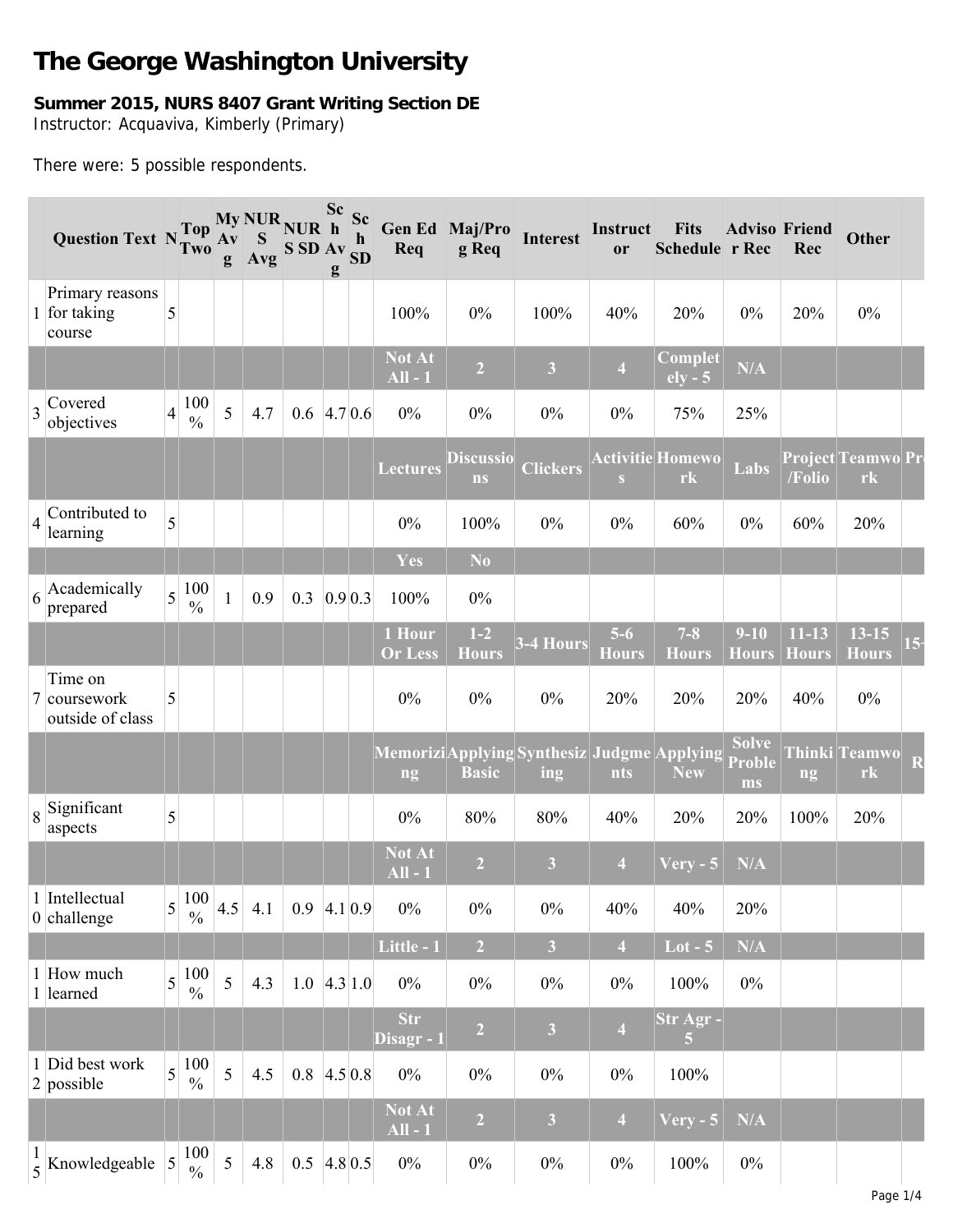

| esenta <u>ti</u><br>ons | <b>Guest</b><br><b>Lecturers</b> | Fieldwo<br>rk/Trip<br>S | <b>Writi Othe</b><br>ng | $\Gamma$  |
|-------------------------|----------------------------------|-------------------------|-------------------------|-----------|
| 20%                     | 0%                               | $0\%$                   | $0\%$                   | $0\%$     |
|                         |                                  |                         |                         |           |
| + Hours                 |                                  |                         |                         |           |
| 0%                      |                                  |                         |                         |           |
| eading                  | Presentat<br>ion                 | Lab                     | Writi<br>ng             | Othe<br>r |
| 40%                     | 0%                               | $0\%$                   | 0%                      | 0%        |
|                         |                                  |                         |                         |           |
|                         |                                  |                         |                         |           |
|                         |                                  |                         |                         |           |
|                         |                                  |                         |                         |           |
|                         |                                  |                         |                         |           |
|                         |                                  |                         |                         |           |
|                         |                                  |                         |                         |           |